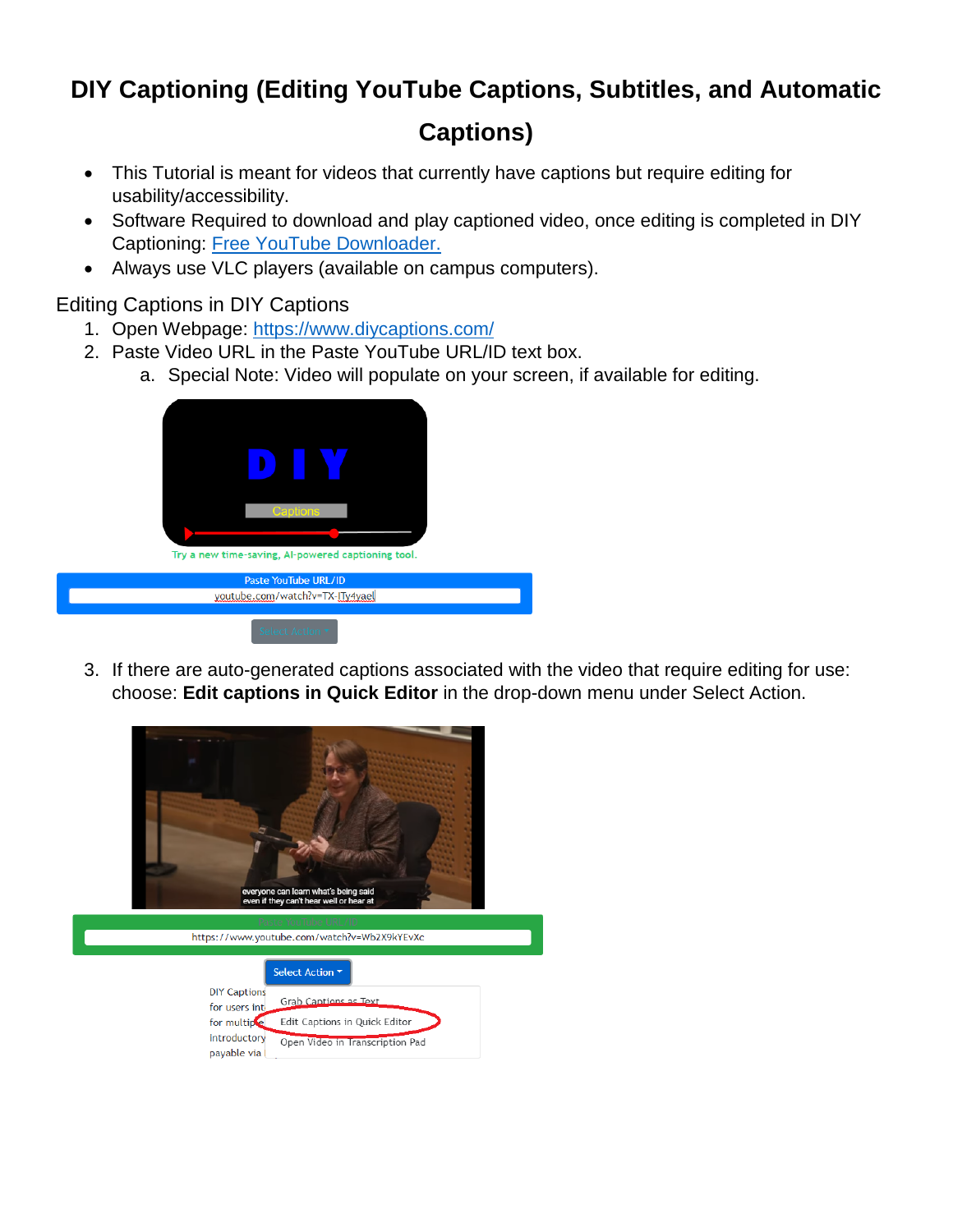4. To the right of your screen you will see the draft transcript that requires editing. Under the video to the left of your screen the text will show based on the time stamp. This is where you will edit the captions.



5. Listen to the video and edit grammar and words until the section is complete.



- 6. When the text within the text box is corrected, check correct found under the text box. You will notice your captions were corrected within your transcript to the right of your screen.
	- a. Special Note: you can move through the entire video, then reverse and click correct for all sections. DIY Captioning will hold your changes for you.

![](_page_1_Picture_6.jpeg)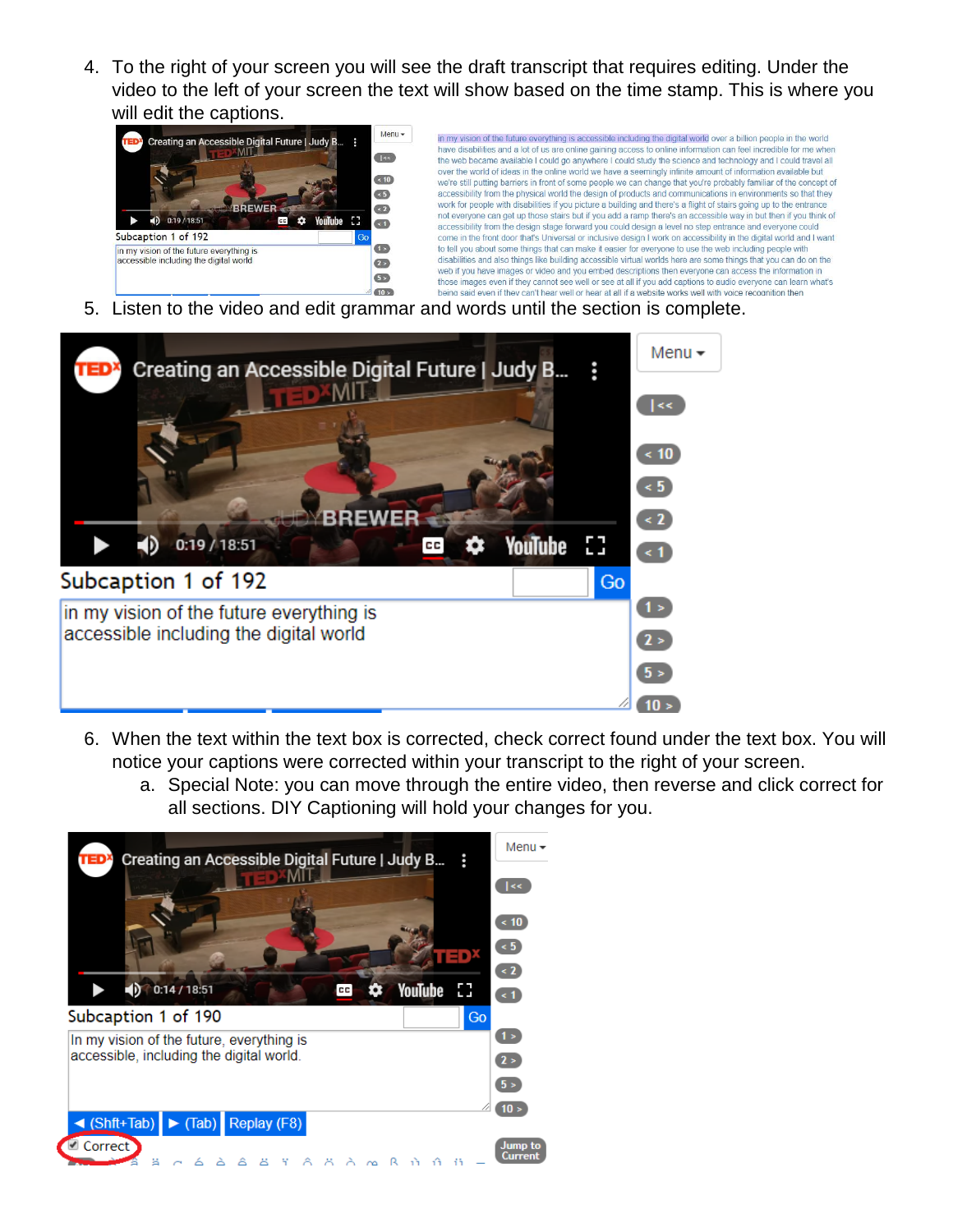7. Click **Tab** to move to the next section of the transcript and repeat step 5, until you get through the entire video.

![](_page_2_Picture_1.jpeg)

8. Click **Menu**, to the right of your video, and choose Download Time Tagged File (.srt) from the drop-down menu.

![](_page_2_Picture_3.jpeg)

Saving Captions with Video File without the Merge Process

9. Create a new file on your desktop, laptop, flash drive with the name of the video (example file on desktop: Creating an Accessible Digital Future.

![](_page_2_Picture_6.jpeg)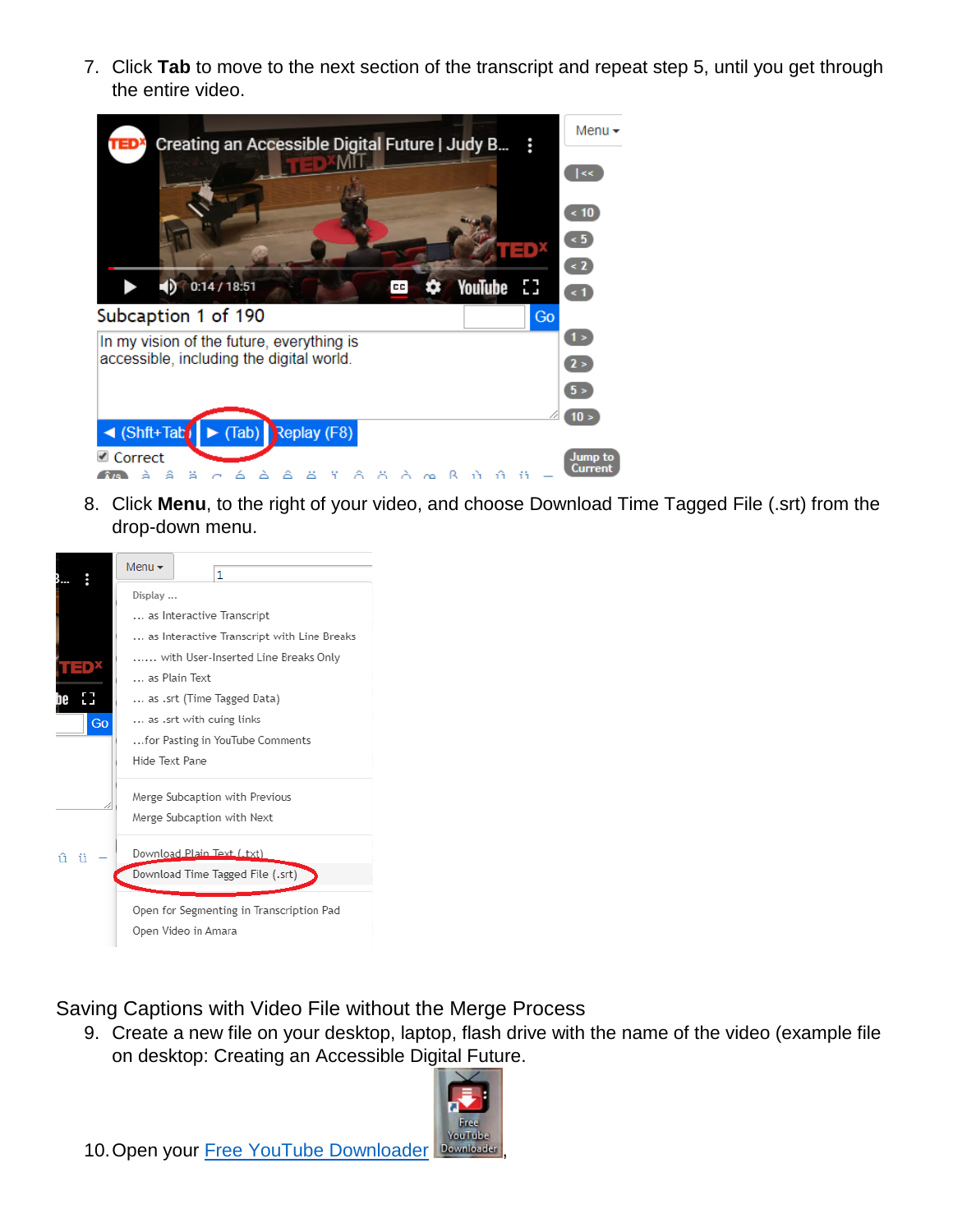11. Paste the Videos original URL from YouTube in the textbox requesting the URL, and click **Download MP4 (HD 1080p).**

![](_page_3_Picture_1.jpeg)

12.Once Download is completed, Click **My Video Files** in the bottom right corner of your Free YouTube Downloader.

![](_page_3_Picture_3.jpeg)

- 13.Move your video file (which will be a VLC file) to your new folder (see Step 9).
- 14.Locate your .srt file (in your downloads file (special note: you can click date modified to locate current downloads)), move this file to your newly created video file (see Step 9).
- 15.Open your MP4 video found in your newly created file. Click **Subtitle** at the top of the screen, and choose **Add Subtitle File** in the drop-down menu.

Creating an Accessible Digital Future Judy Brewer TEDxMIT.mp4 - VLC media player

![](_page_3_Picture_8.jpeg)

16.Choose the .srt file found in your newly created folder associated with the video, and click **Open**.

![](_page_3_Picture_10.jpeg)